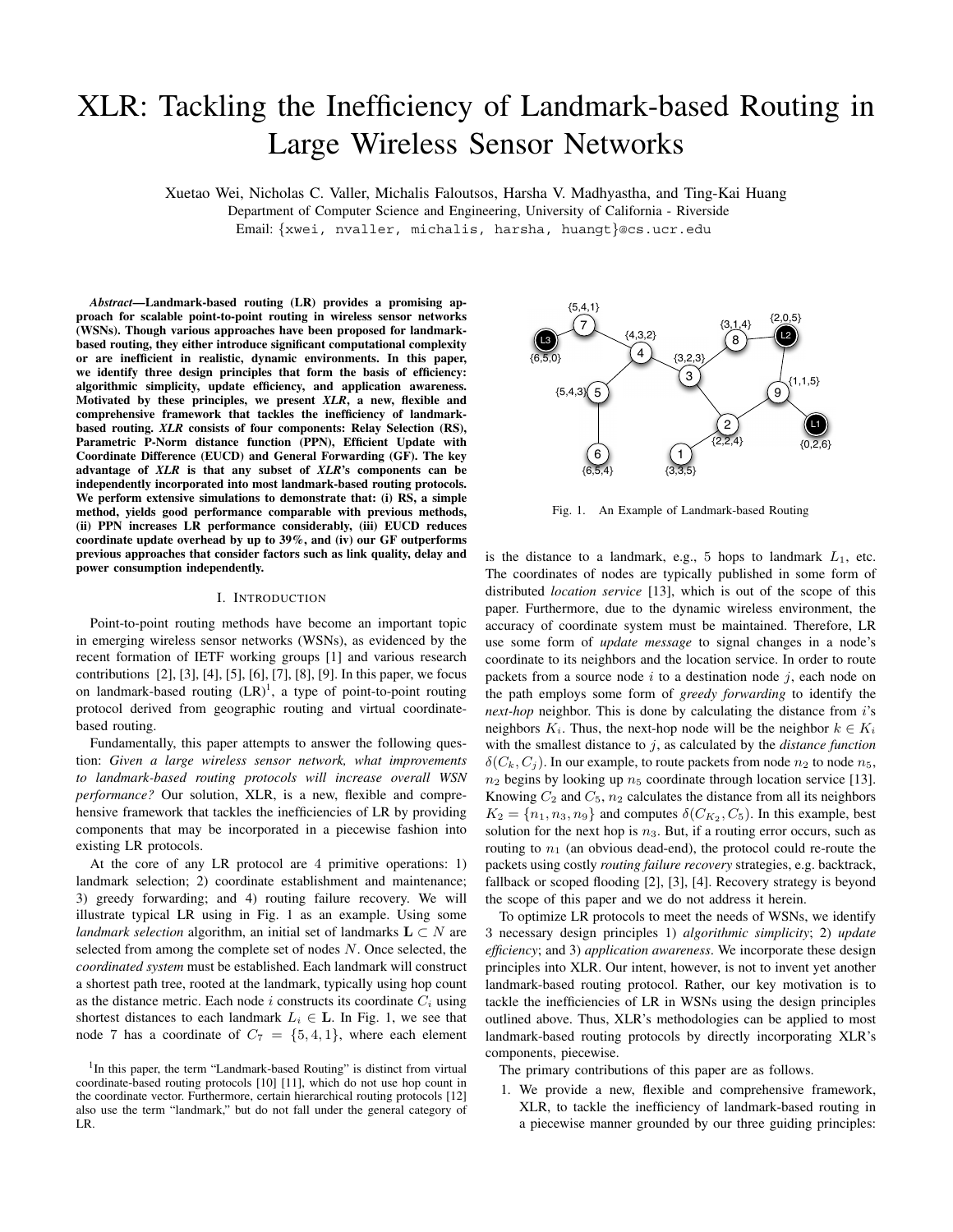algorithmic simplicity, update efficiency, and application awareness, in large wireless sensor networks.

- 2. XLR consists of four components that facilitates efficient landmark-based routing.
	- a) A simple, yet efficient, relay selection (RS) algorithm that effectively adjusts in dynamic environments.
	- b) PPN, a new distance function to efficiently compute distances.
	- c) A forwarding table update scheme, EUCD, that reduces the required update overheads.
	- d) An application-aware forwarding scheme, GF, that closely couples application requirements with LR properties.
- 3. A comprehensive evaluation of the above through extensive simulations.

The rest of paper is organized as follows. Related work are presented in section II. Then, we address the framework XLR in section III. In section IV, we evaluate the framework XLR. Finally, we conclude in section V.

# II. RELATED WORK

Landmark-based routing is derived from geographic routing [14] and virtual coordinate-based routing [10]. Geographic routing protocols, e.g., GPSR [14], were proposed to perform scalable routing using true positions from GPS or localization techniques. However, it is not practical to equip each WSN nodes with expensive GPS technology. Inaccurate localization techniques also largely degrades geographic routing performance. Virtual coordinate based routing, e.g. NoGeo [10], performs geographic routing based on virtual coordinates that are computed from certain algorithm [10]. However, it is complicated to compute and maintain these virtual coordinates [2].

Landmark-based routing protocols, e.g. BVR [2], HopID [3], LCR [4] build the coordinate system using a set of landmark nodes selected by techniques such as random selection [2], [3] and iterative selection [4]. Though the algorithmic method improves landmarkbased routing performance, it comes at the cost of increased packet flooding of the network. Various distance functions, such as Weighted Manhattan [2], Euclidean [4], and Minkowski function [3] are used to compute the distance for greedy forwarding. GLIDER [5] configures landmarks manually to obtain a global shortest path topology structure and uses both local greedy routing and global shortest path routing. In S4 [7], compact routing is applied into landmark-based routing. Each node maintains an optimal distance vector routing table for its local cluster of nodes, which could incur considerable cost in large wireless sensor networks; even worse when there is a small number of landmarks. GLDR [6] uses r-Sampling to improve landmark selection. However, it is difficult to determine the number of landmarks in advance and control or manage the number of necessary landmarks. In [15], AVCS is proposed to improve the success of greedy forwarding. The coordinate of each node is averaged together with the coordinates of its neighbor nodes in order to make the coordinate a smoothed Euclidian space. Similar to virtual coordinate based routing, coordinate update control traffic can be significant. In geographical routing, either a product of distance and link quality [8] or a normalized metric [9] is used in forwarding, which is found to be optimal. A more detailed related work can be found in our technical report [16].

#### III. THE XLR FRAMEWORK

In the framework XLR, we seek to address our three principles in turn.

# **Algorithm 1** Relay Selection

**Require:** *K* randomly distributed landmark candidates.

- 1: **procedure** INITIALIZE LANDMARKS(K, $\beta$ , Baton=Null)<br>2: **if** Baton == Null and  $LM_{id}$  == 1 **then**  $\triangleright LM_{id}$ :
- if  $Baton == Null$  and  $LM_{id} == 1$  then  $\triangleright LM_{id}$ : the ID of landmark
- 

3:  $\qquad \qquad \begin{array}{l} \textit{Baton} \leftarrow 1 \\ \textit{4:} \qquad \qquad \textit{FLD}(LM_{id} = 1) \end{array}$  $\triangleright$  Construct shortest path tree rooted at  $LM_{id} = 1.$ 

5: **end if**

- 6: **end procedure**<br>7: **procedure**  $DUTY(Baton)$ 7: **procedure**  $DUTY(Baton)$   $\rightarrow$  Handles Batons upon receipt.<br>8: **if**  $Baton = LM_{id} - 1$  **then**
- 8: **if**  $Batch = LM_{id} 1$  **then**<br>9: **if**  $h_m > \beta, \forall m \in \{1, 2, ... \}$ **if**  $h_m \geq \beta, \forall m \in \{1, 2, ..., LM_{id} - 1\}$  **then**  $\triangleright$  Enter into landmark status

10:  $Batch \leftarrow LM_{id}$ <br>11: FLD $(LM_{id})$ 

- 11:  $FLD(LM_{id})$ <br>12: **else**
- 
- 12: **else**  $\triangleright$  Current landmark is too close 13:  $LRS(\beta, Baton, 1)$ 13: LRS $(\beta, Baton, 1)$ <br>14: **end if**
- end if
- 15: **else if**  $Batch \ge LM_{id}$  **then**<br>16: **if**  $LM_{id} == 1$  **then** Terr
- **if**  $LM_{id} == 1$  **then** Terminate  $\triangleright$  Failure to find K landmarks, end
- 17: **else**
- 18: LRS $(\beta, Baton, 0)$ <br>19: **end if**
- end if
- 20: **end if**
- 21: **end procedure**
- 22: **procedure** LRS( $\beta$ , *Baton*, *flag*)  $\triangleright$  Find a node with limited scope of flooding.
- 23:  $maxhop \leftarrow (flag = 1)?\beta \text{MIN}(\text{Hop}(LM_{id})) : \beta$ <br>24: Limited range searching with radius of maxhon to
- Limited range searching with radius of maxhop to find a node that  $\text{Hop}(ID_i, h_m) \geq \beta, \{ (flag = 1) ? \forall m \in \{1, 2, ..., LM_{id} - 1\} :$  $∀m ∈ {1, 2, ..., LM_{id}}$
- 25: **if** Such a node is found **then**
- 26: Transfer( $ID_i$ ,  $LM_{id} = Baton + 1$ )  $\triangleright$  Transfer "landmark" status to ID*i*.

27: **else**

- 28: ReportBaton( $Baton, LM_{id} 1$ )<br>29: **end if**
- end if

30: **end procedure**

#### *A. Algorithmic Simplicity*

Relay Selection: As indicated in Sect. §II, the prior works have examined the landmark selection and coordinate system establishment problems. Though these algorithmic methods, e.g. iterative selection [4] and r-Sampling [6], improve landmark-based routing performance, it comes at the cost of either increased packet flooding of the network or complicate landmark management. In this paper, we ask: *Can we relax landmark placement while the performance of landmark-based routing is promising?* Inspired by both iterative selection and r-Sampling, we propose a new landmark selection method: Relay Selection (RS) and detailed in Algorithm 1.

Intuitively, the key to RS is to select landmarks as to avoid clustering landmarks too closely together, e.g., two hops away from each other. This process is initiated by a user designated landmark, then runs autonomously in a distributed fashion to ultimately select a set of landmark nodes. In combination with the distance function presented in the following section, we obtain promising results (shown in Section §IV).

First, let us introduce some notations. Let  $K$  be the desired number of landmarks. A constant  $\beta$  is the minimum hops between the landmarks. Batons are embedded into flooding packets and act as a token during the landmark selection process. N is the total number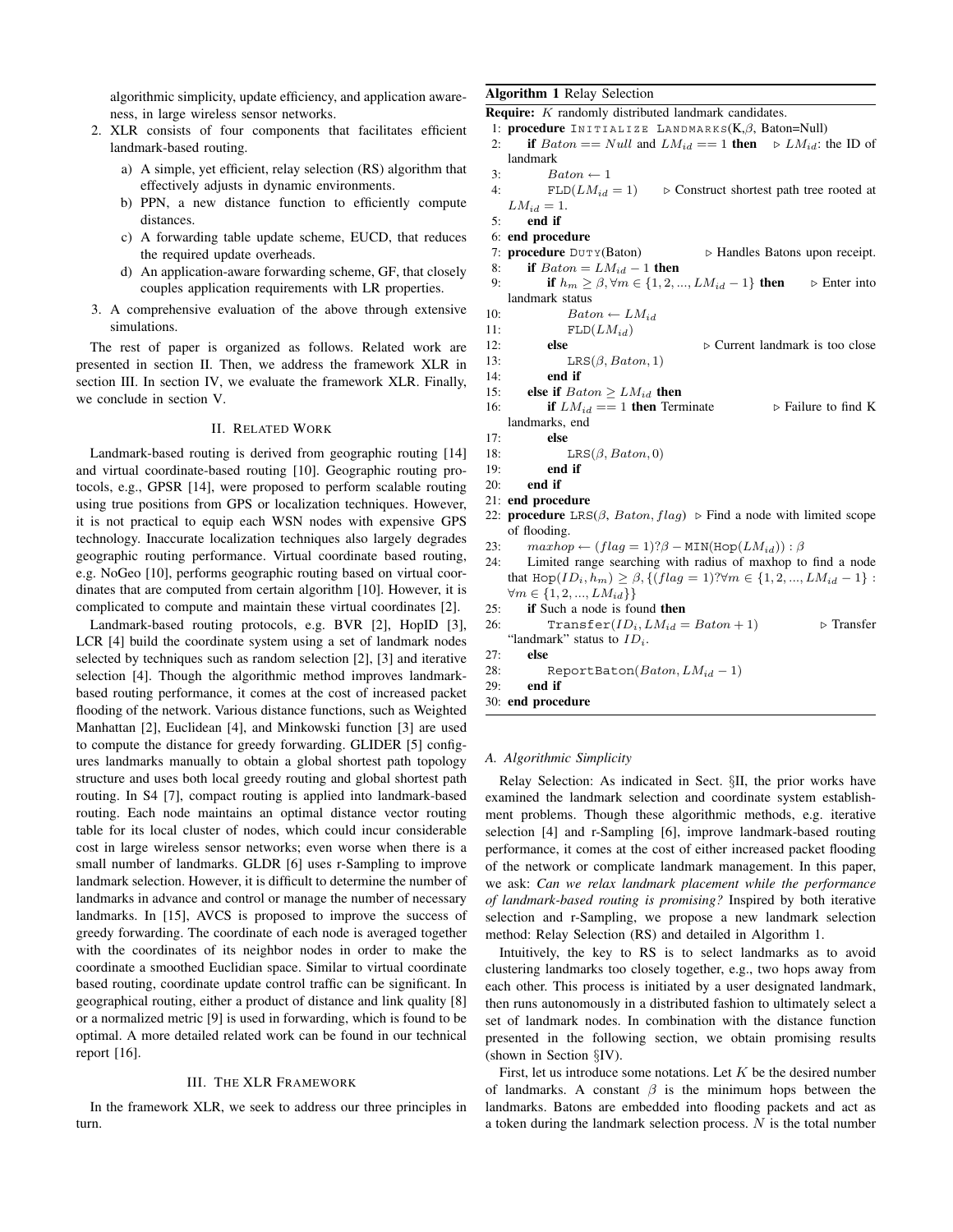of nodes in the network. Hop( $ID_i, h_1, h_2, ..., h_j$ ) is the coordinate of each node, where  $i \in \{1, 2, ..., N\}$  and  $j \in \{1, 2, ..., K\}$ , *ID<sub>i</sub>* is the ID number of node i, and  $h_i$  is the hop distance of node  $ID_i$ to the *j*-th landmark.  $FLD()$  is a flooding function that establishes the shortest path tree from the initiating node to every other node in the network. MIN() is used to return the minimum element of one coordinate vector. Transfer() lets the new found node be a landmark. If a new landmark can not be found, ReportBaton() reports failure and returns the baton to the previous landmark<sup>2</sup>.

The New Distance Function: Next, we consider how to measure the distance between two nodes. This plays a vital role in determining the performance of routing. In a continuous Cartesian space, the coordinates are continuous and smooth. The distance between any pair of nodes can be determined accurately by the traditional distance function, i.e., Euclidean distance. However, in landmark-based routing, the coordinate of a node is represented by a vector that is composed of hop counts (integral values) to each landmark. It is nontrivial to measure the distance between two nodes in this situation. The discrete values of the hop count coordinate affects the accuracy of the coordinates by introducing the "noise"[15]. Furthermore, the coordinate is a vector with high dimensionality. Traditional distance functions, e.g., Manhattan, Euclidean and Minkowski distance, cannot accurately and effectively compute the distance.

In the following, our goal is to develop an effective distance function, which is suitable for landmark-based routing. Given a destination node  $D(d_1, d_2, ..., d_k)$  and a forwarder's neighbor node  $F(n_1, n_2, ..., n_k)$ , where  $d_k$  and  $f_k$  are the hop distances to the  $K^{th}$ landmark.

We propose a new distance function: Parametric-P-Norm distance function (PPN):

$$
PPN(\overline{F}, \overline{D}, \lambda_1, \ldots, \lambda_k) = (\sum_{i=1}^k \lambda_i | \overline{f}_i - \overline{d}_i |^{p_2})^{1/p_1}
$$

where  $\lambda$  is the coefficient of weight for each dimension in the coordinate,  $P_1$  and  $P_2$  are two parameters,  $\overline{F}$  and  $\overline{D}$  are modified coordinate vectors, discussed below.

Next, we will introduce the interpretable issues about PPN. Since the coordinates are integral values, e.g., hop counts, they cannot accurately represent the real distance among the nodes in the network. There are two options to remove the noise from coordinates: *averaging* [15] and *transformation* [5]. Briefly, averaging the coordinate of one node depends on both itself and the coordinates of its n-hop neighbors, e.g. one hop or two hops. It reaches the equilibrium state by averaging the forces from its neighbor nodes [10]. However, it is similar to coordinate calculation in virtual coordinate based routing, thus averaging breaks the relative independence of coordinates and coordinates are extremely sensitive to wireless dynamics, such as channel uncertainty. Furthermore, averaging may introduce additional update cost, as we discuss in Sect. §II.

Considering these limitations, we opt for transformation. For a node F( $f_1, f_2, ..., f_k$ ), we firstly calculate a mean value  $\sum_{i=1}^{k} f_i^j / k$ of F, where the depth of j=1,2,...,n. Then, the modified coordinate of node F is  $\overline{F} = (f_1^{\overline{j}} - \sum_{i=1}^k f_i^j / k, ..., f_k^j - \sum_{i=1}^k f_i^j / k)$ . Note that, in Sect  $\S$ IV, we find that PPN works very well as  $j=2$ , which is also proven in [5].

The success ratio of greedy forwarding always increases when the packet is forwarded towards landmarks closer to the destination node. These landmarks are also called *routing* landmarks. This could not only reduce the interference from irrelevant dimensions, but also

 $2$ Node synchronization issues are handled through timers, not explicitly detailed in our algorithm.

reduce the computation cost of the distance function. For example, we can put more weights on the dimensions that have positive values of difference  $(\overline{f}_i-\overline{d}_i)$ . In our simulation, we only consider 10 landmarks that are closest to the destination node and set  $\lambda_i = 1$  when the *i*th landmark is one of those closest landmarks. Otherwise, we set  $\lambda_i = 0$ .

In the PPN, the difference formula  $|\overline{f}_i - \overline{d}_i|$  dominates the computation. Note that when  $p_2$  is fixed, different values of  $p_1$  do not affect the results from PPN. Therefore, we set  $p_1=1$  in our paper. When we increase  $p_2$ , if the difference in one dimension is bigger, the distance function will reflect more difference in that dimension.

# *B. Opting for Update Efficiency*

In this paper, we construct a coordinate system using the shortest path trees rooted in landmarks as previous efforts did [4], [2], [3], [7]. Link quality is used to assure that the shortest path trees do not traverse long and unreliable links (detail in subsection C). In order to eliminate count-to-infinity problems and loops, each node maintains the highest sequence number and a parent node of the tree to each landmark. We assume these landmarks are stable, and only non-landmark nodes and links may fail as previous efforts did [4], [2], [3], [7]. In addition, each node only needs to maintain its direct neighbors (one hop away).

Due to the dynamic wireless environment, the WSN's coordinate system undergoes constant change. Various control messages are required to maintain coordinate system consistency and availability between nodes and the location service. In this paper, we focus on two types of control traffic: *periodic update traffic* and *passive update traffic*. Periodic update traffic includes control traffic exchanged between a node, its neighbors and the location service at regular intervals that is necessary to maintain and update node coordinates, the coordinate system and the location service[13]. During the interval, passive update traffic is generated by link fluctuations, link and/or node failures. Passive updates include both neighbor discovery broadcast and location service update messages, generated due to a coordinated change.

To achieve our *update efficiency* design principle, we seek to minimize the amount of control traffic exchanged to maintain system coordination. We propose a new method: Efficient Update with Coordinate Difference (EUCD), which lowers packet size by generating update payload data from the difference between coordinate changes. Let  $K$  be the number of landmarks in the network and  $h_{ik}$  is the hop count from node  $i$  to landmark  $k$ . Node  $i$ 's coordinate is a vector  $C_i = \{h_{ik}\}\$ , where  $|C_i| = K$ . Now,  $\Delta_i = (\text{INC}, \text{DEC})$  is a 2tuple of increment and decrement vectors, denoting the changes in subsequent coordinates of node  $i$ . Furthermore, we define two special functions,  $|\Delta_i|$  and  $||\Delta_i||$ , where  $|\Delta_i|$  returns the maximum element in  $\Delta_i$  and  $||\Delta_i||$  that returns the number of non-zero elements in  $\Delta_i$ . For example, say node *i*'s coordinate updates from  $C_i = \{5, 2, 1\}$ to  $C_i = \{4, 2, 2\}$ , then  $\Delta_i = (\{0, 0, 1\}, \{1, 0, 0\})$ ,  $|\Delta_i| = 1$  and  $||\Delta_i|| = 2$ . Now, let us consider three possible scenarios for the value of  $|\Delta_i|$  and the subsequent update messages necessary:

- Case 1:  $|\Delta_i| = 0$ . If there are no changes to the coordinate, a node simply sends an special keep alive update packet to its neighbors. Additionally, no update packet is sent to the location service. As no changes are necessary, the keep alive packet need not encode any payload data.
- Case 2:  $|\Delta_i| = 1$ . In this case, EUCD uses INC and DEC to indicate the hop differences between the old and new coordinate and announces UP(INC, DEC) to the node's neighborhood. In this case, INC and DEC are binary vectors at least  $K$  bits long,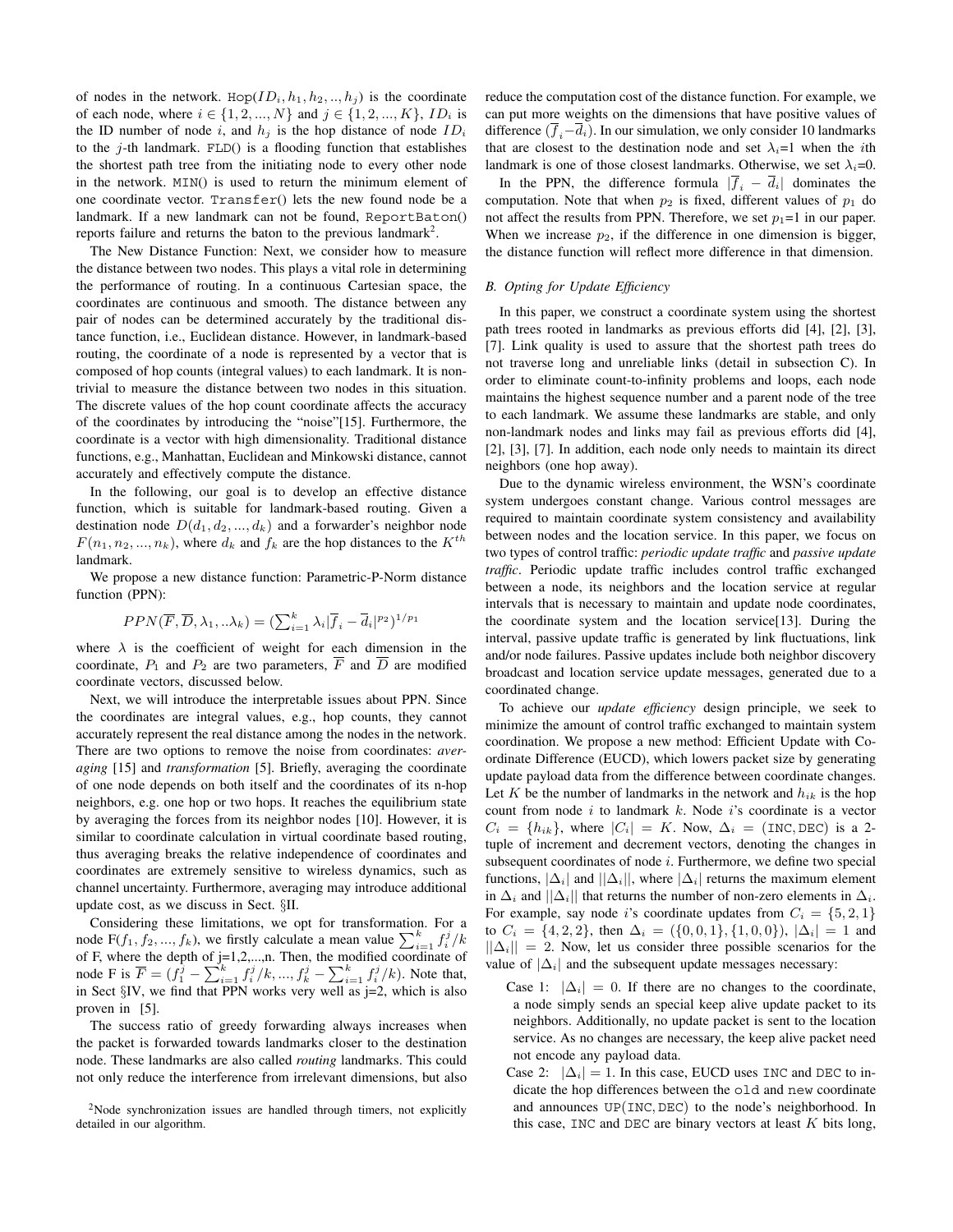where *K* is the number of landmarks. As a result, at most  $2 \cdot \lceil \frac{K}{8} \rceil$ bytes are necessary to encode the update message payload data. Case 3:  $|\Delta_i|$  > 1. Here, we further consider two subcases. First, if  $||\Delta_i|| < K/2$ , EUCD only announces the changed dimensions of coordinates UP(CD,CC), where CD and CC represent the changed dimensions and the changed coordinates, respectively. For example, say C*<sup>i</sup>* changes from  $\{3, 4, 5, 6, 7, 8, 9, 10\}$  to  $\{3, 6, 8, 6, 7, 8, 9, 3\}$ . Here,  $\Delta_i$  =  $({0, 2, 3, 0, 0, 0, 0, 0}, {0, 0, 0, 0, 0, 0, 0, 0, 7}), |\Delta_i| = 7$  and  $||\Delta_i|| = 3$ . We set CD=(1,2,7) and CC=(6,8,3) and send UP(CD, CC)=UP( $(1, 2, 7)$ ,  $(6, 8, 3)$ ). The resulting update packets encode between 2 and K bytes of data. Secondly, if  $||\Delta_i|| > K/2$ , EUCD would announce the new coordinates as done in previous approaches [4], [2], [3], [7]. In these methods, the update packets encode  $K$  bytes as payload data.

Unlike previous approaches that cope with link uncertainty, EUCD will not immediately send update packets to its neighbors or the location service databases upon the disappearance of a link or node. Rather, since EUCD does not distinguish a permanent link outage from a temporary outage, EUCD first locates a new parent node from among its the impacted node's neighbors, during which the node keeps its coordinates unchanged. If a new parent node is located, the node's coordinates remain unchanged and only the node's parent is updated. Otherwise, the node initializes a timer to keep this coordinate unchanged, disregarding periodic updates, until timer expires.

### *C. Catering to Application Awareness*

In this section, we investigate an application-oriented forwarding model that integrates realistic factors, such as link quality, delay, and residual energy.

In landmark-based routing, link quality is the primary factor in the success of any forwarding strategy: In geographic routing, the forwarding formula is *Distance*  $\times$  *Factor* (found to be optimal in [8], [9]), where factor may be link quality, delay, or energy consumption and the policy is to maximize it. However, it can not be applied into the landmark-based routing directly, and should be coupled with the unique properties of landmark-based routing. As discussed in previous subsection B, using link quality as the primary metric in constructing the coordinate system results in better performance. Then, the hop count coordinates are derived from those trees. Distance (in hops) in landmark-based routing is obtained from a threshold based link quality scheme, not always the best link [17], [2], [7]. Furthermore, we do not consider the factors independently as done in previous efforts. We would also like to explore their interdependent relationships. In addition, it is worth noting that for both delay and energy consumption, retransmission plays an important role. Therefore, link quality should be considered as the prime factor in forwarding strategy.

In the following, we will present the specifications about how to implement link quality, delay and energy consumption. A passive link estimator layer [17], [2], [7] is adopted to measure these factors.

We use ETX [17] to estimate link quality. In brief, the passive link estimator uses ongoing packets from neighbor nodes to estimate the properties of incoming links.Tagging the packets with a sequence number, the node could check the sequence numbers in the packets and compute the ratio of received packets to sent packets during an successive time interval. In order to estimate the outgoing links, each node could periodically broadcast beacons to its neighbors, which contains the qualities of incoming links.

It is apparent that a node with a good link is involved in more communications. The result is that this node could be drained out quickly, which could cause the partition of the network. In our paper, we take the residual energy of the next hop nodes into account. The forwarding strategy favors the node who has higher residual energy. In our model, C*energy* = C*residual−energy*. We use the beacons from the passive link estimator for each node to announce its residual energy to its neighbor nodes.

We only consider transmission delay, from the current node to the next hop, and experienced delay, the interval from receiving the packet to sending the packet to the next hop node. Namely,  $C_{delay}$  =  $C_{\text{experience}} + C_{tx}$ . Experienced delay is broadcasted by the beacons used in passive link estimator. Only when the node is processing packets, the experienced delay should be updated.

From the statement above, we derive our General Forwarding (GF):

$$
GF = Distance \times LinkQuality \times (\mu Energy + \rho Delay)
$$

where  $LinkQuality = \frac{1}{ETX}$ ,  $Energy = C_{energy}$  and  $Delay = \frac{1}{C_{delay}}$ ,  $\mu$  and  $\rho$  are the coefficients. Distance is the distance between forwarder and one of its neighbor nodes. LinkQuality, Energy and Delay are nomalized into the same scale. The major policy is to *maximize* the results from GF.

### IV. PERFORMANCE EVALUATION

In this section, we present a simulation-based evaluation of XLR. We begin this evaluation using TOSSIM [18], a TinyOS-based discrete time simulator that captures many realistic radio properties, yet does not scale adequately in networks with more than 1000 nodes. To address this scalability limitation, we developed a custom C++ based simulator. Our simulator does not account for realistic radio properties, so we use this simulator to focus on verifying correctness and scalability issues of XLR. We evaluate each metric by averaging over 10 simulation executions.

We consider the following performance metrics:

Routing Success Rate (SuccRate): Success rate is tested purely from a routing perspective and any recovery schemes are not used when packets hit a dead end or local minima that leads to a failure.

Periodical Update Traffic: The amount of traffic generated by periodic beacon packets and the update packets to location service if the coordinate is changed. We assume that each node would send the location service update packet to its closest landmark.

Passive Update Traffic: This traffic is generated between two consecutive routing updates due to external factors, such as node or link failures and link fluctuation.

Packet Delivery Ratio (PDR): The ratio of the total number of packets received by destination nodes to the total number of packets sent by source nodes.

Latency: The latency is defined as the average amount of time between the start of sending a packet and its arrival at the destination node. Transmission time is based on the CC2420 transceiver data transfer rate 250Kbps and the size of the packet 40 bytes.

Network Lifetime: We define the lifetime of the network as the simulation time at which the first outage in the network occurs.

Custom Simulator Settings: We generate 4000 nodes placed uniformly at random within a  $250 \times 250$  square units. The radio range is set to 8 units. The default number of landmarks is 10. The average node degree is approximately 12. In this simulator, as previous works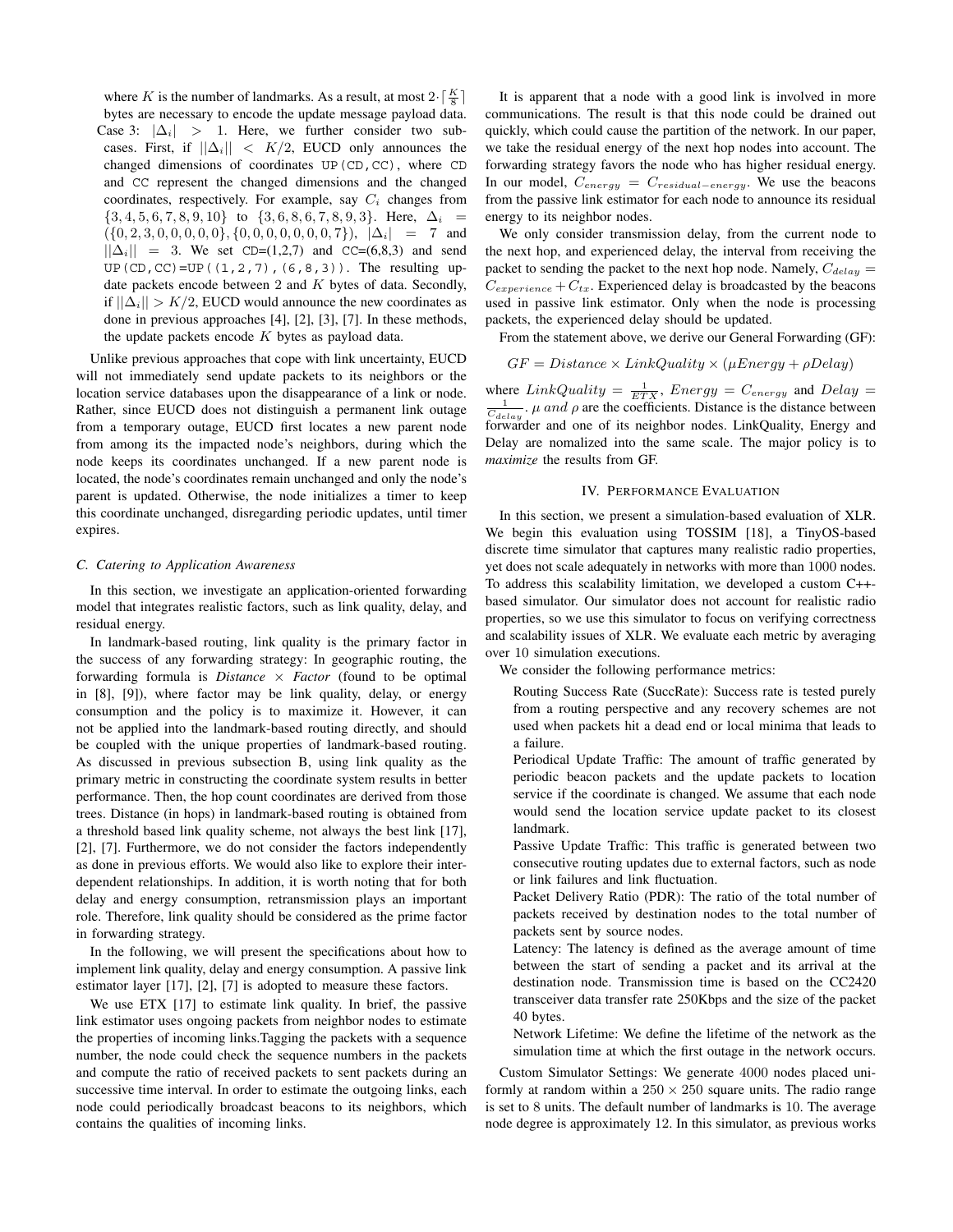

(a) *SuccRate* for different selection al-(b) *SuccRate* of PPN for different val-(c) *SuccRate* of different landmarkgorithms ues of  $j$ based routing schemes.



Fig. 2. Simulation Results

| Algorithm                                               | Distributed | Feasibility | Overhead (#floodings) |
|---------------------------------------------------------|-------------|-------------|-----------------------|
| Random                                                  |             | ×           |                       |
| r-Sampling                                              |             | $\times$    | $O(m), m \gg K$       |
| <b>Iterative Selection</b>                              |             |             | $O(K^2)$              |
| Relay Selection                                         |             |             | O(K)                  |
| <b>TABLE I</b>                                          |             |             |                       |
| COMPARISONS OF DIFFERENT SELECTION ALGORITHMS, K IS THE |             |             |                       |
| <b>NUMBER OF LANDMARKS</b>                              |             |             |                       |

did [2], [7], [4], [6], [5], we test the following metrics: routing success rate, periodic update traffic and passive update traffic

TOSSIM Settings: We inject n concurrent flows into the network. We uniformly at random choose the source and destination for each flow. We generate 1000 nodes and place them uniformly at random in the area of  $200 \times 200$  square meters and 30 landmarks are used in the simulation. Lossy links are generated by a widely used default radio model [19]. We use TOSSIM to evaluate metrics impacted by radio dynamics, such as packet delivery ratio, latency and network lifetime.

## *A. Simulation Results*

We evaluate all the components of our XLR framework for landmark-based routing using the above metrics.

1. Relay selection (RS): First, to evaluate relay selection, we compare our selection algorithm (RS) with r-sampling, iterative selection, and random selection from the perspective of routing success rate. For the simulation results in Fig. 2(a), RS's  $\beta$  parameter is set to 5. Though not detailed in this paper, we evaluated RS's performance given  $\beta$  and found that as we increase  $\beta$ , RS performs better. Figure 2(a) shows that the routing success rates with iterative selection, r-Sampling, and relay selection are significantly better than random selection. The reason is that random selection can not avoid the worst case of landmark placement. Iterative selection and r-Sampling yield comparable performance, but both perform slightly better than our relay selection algorithm. However, the iterative algorithm requires prohibitively costly computation to locate the landmarks and obtain the coordinate for each node, as shown in Tab. I. Alternatively, though r-Sampling reduces the need for complex computation, it is difficult to control the exact number of landmarks, especially in lossy networks.

As shown in Tab. I and Fig. 2(a), RS is significantly simpler in comparison, and yet, achieves promising routing performance.

2. Distance function: Next, we evaluate the performance of PPN for different values of the parameter  $i$ . In Fig. 2(b), we see that the success ratio of PPN, when  $j=2$ , is higher than that of PPN when j=1. This is because PPN have more effects to remove "noise" from coordinates when parameter  $j=2$ . When we further increase the value of  $j$ , the success ratio only increases slightly. Based on these results, we use j=2 in the rest of our evaluation.

3. Combining relay selection and distance function: We next evaluate routing performance after we combine relay selection and PPN; we refer to this scheme as RS+PPN. We compare RS+PPN with previous routing protocols such as BVR, LCR, HopID, and GLDR [2], [4], [3], [6]. We do not consider GLIDER and S4 for the SuccRate evaluation, since routing in these cases is aided significantly by either global shortest path structure from the manual configuration of landmarks or optimal distance vector routing for each node. In Fig. 2(c), we see that the routing performance of RS+PPN outperforms previous approaches. Although RS slightly degrades routing performance, overall routing performance is boosted significantly by the PPN.

4. Update traffic: As discussed before, the traffic of update includes periodical update traffic and passive update traffic. We refer to the scheme of periodical update used in previous routing protocols such as BVR, LCR, HopID, GLDR, GLIDER, and S4 as Traditional Periodical Update. In Fig. 2(d), we observe that EUCD significantly reduces the periodical update traffic comparing with traditional update. When the number of landmarks is the range 10–50, EUCD can eliminate 23-39% of the periodic update traffic compared with traditional update techniques. EUCD reduces update traffic by propagating only the differences of coordinates instead of announcing all coordinates. We randomly selection non-landmark nodes and links to fail or links to fluctuate by the percentage of total number of nodes and links. The passive update traffic is generated between two consecutive routing updates. The traditional method for a node to update its coordinate in such scenarios is to immediately broadcast request packets and update its coordinate based on the replies received